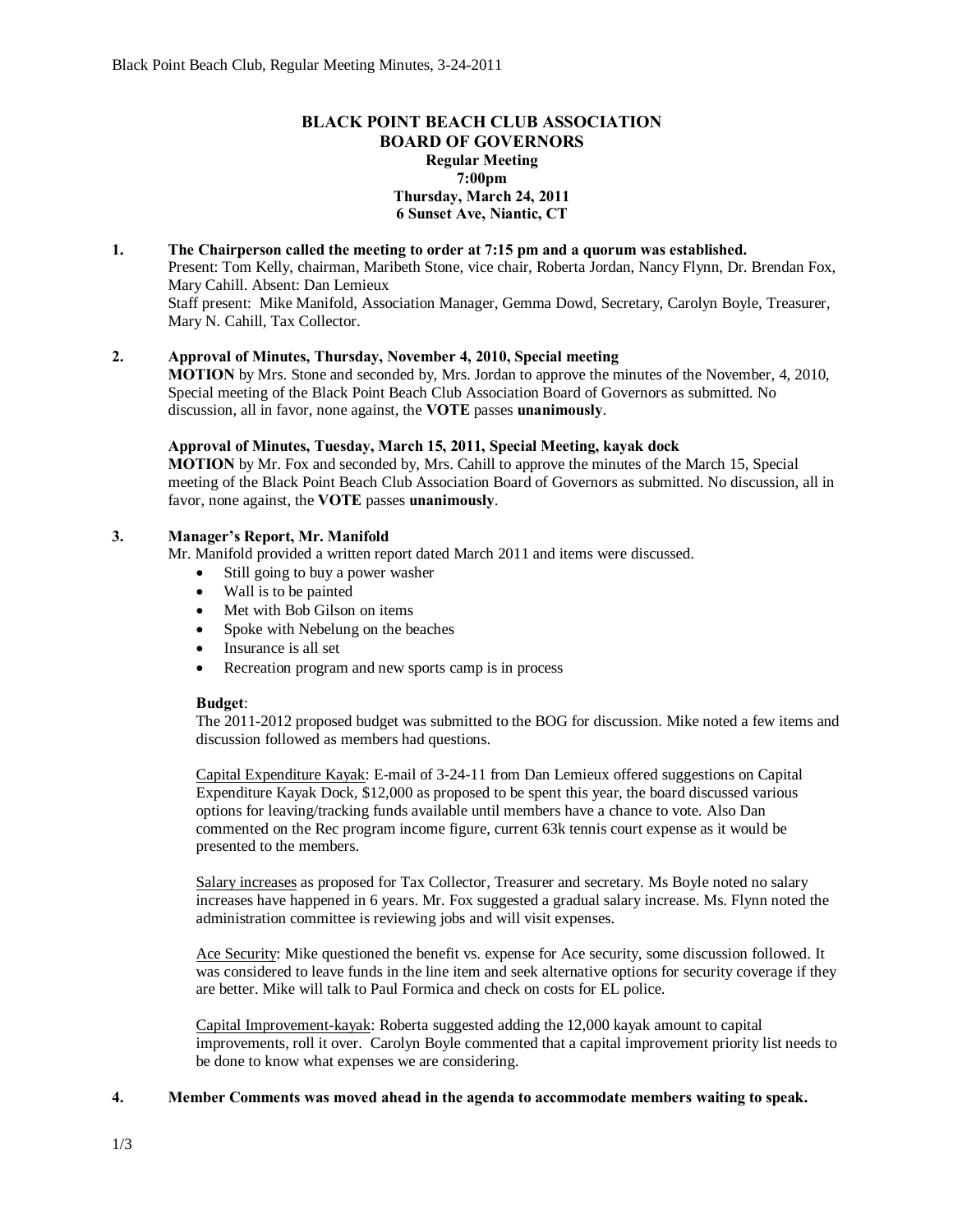Richard Diachenko, 25 Sunrise, asked about zoning written construction requirements for grass and driveway completion. He seeks to get a COP that has not been granted. John Bonnelli spoke, a temporary COP has not been allowed while grass is out of season and blacktop has not started yet.

Randy Molloy, 22 Brightwater Rd., noted he could speak for Zoning and suggested members come to the zoning meeting to state their case. He suggested due to run off in section 4A, they speak with the ZEO and that zoning will work with Mr. Diachenko, it may be more a question of grading that needs to be addressed. Will Fountain, 31 Whitecap Rd stated his home was done during difficult weather. Some member and BOG discussion followed.

Tom Sheehan, 18 Indianola Rd, moved in during a rainy season.

Barbara Johnston, 35 Sea Crest, noted a special meeting could be called by zoning to approve a temporary C.O. She submitted a letter with several issues to address, ZEO complaint form, suggested a training session for Zoning Commission to familiarize members with the changes. Noted East Lymegs driveway, walkway and patio exemptions and submitted a printout of same. She felt the way things were being handled showed a lack of concern for members.

# **5. Treasurer's Report, Ms. Boyle**

The Profit and Loss Statement for 2010-2011, 3-23-11 actual, and the Liberty Bank check register from 11- 3-10 to 3-23-11 was provided. Estimated year end expenses at \$213,827, some clarification of line items and some discussion followed. Liberty Checking and sweep: \$115,836.39. Long term capital: \$16,414.33

# **6. Chairperson's report and Correspondence, Mr. Kelly**

Mr. Kelly had nothing to report from the ZBA. He noted the BOG had received a letter of resignation February 20, 2011 from Secretary, Gemma Dowd. Gemma thanked the BOG for the opportunity to serve Black Point since 2006. She will help with preparation and serve as voting/admission secretary at the annual meeting and will continue to pick up mail, handle correspondence and help in transition. Pat Kolosowski 2-11-11 e-mail requesting consideration for Zoning Commission or other board service. Gemma Dowd 2-20-11 Secretary, resignation letter

Barbara Johnston, 3-8-11 e-mail re: dirt in road

Randy Molloy, 3-11-11, re: dirt in road follow-up to Barbara and BOG

Will Fountain, 3-16-11, e-mail: thanking the BOG for an open dialog meeting on the kayak dock

Mary N. Cahill, 3-18-11, resignation letter, Tax Collector effective June 30, 2011

Mike Manifold, 3-21-11, reply to BOG and Susan Sullivan

Barbara Johnston, 3-24-11, hand delivered letter to BOG at meeting on various topics Gemma Dowd noted that the 3-15-11, Kayak Special Meeting generated 31 pieces of correspondence and replies and official documentation that have been noted in the minutes of the Special meeting.

# **7. Tax Collector's Report, Mrs. Cahill, zoning liaison**

Mrs. Cahill noted from her letter:  $\delta$ It is with great sadness that I write this letter of retirement from my position as the Tax Collector of Black Point. For thirty years I have enjoyed the closeness of my fellow Black Pointers. But after thirty years I feel the time has come to turn over the reins. I will continue in my post until June 30, 2011 I wish to take the opportunity to thank this Board and previous Boards for all the kindness they have shown me throughout the past thirty years. $\ddot{o}$ 

Tax collection is on target, 2 delinquents.

Zoning member liaison, Mrs. Cahill asked that the second member comment session be reinstated in the zoning meeting agenda. She felt members had comments they were unable to voice.

# **8. Committee Reports**

Capital Improvements: Tom Kelly, Dan Lemieux, Tom spoke for both saying Capital Improvements is working and will present a priority list at the April 28<sup>th</sup> meeting.

Administration Committee, Mrs. Jordan, Ms. Flynn, Mrs. Stone, committee is working on updating items including the job descriptions as noted.

# **9. Old Business**, **wrap up kayak dock discussion**